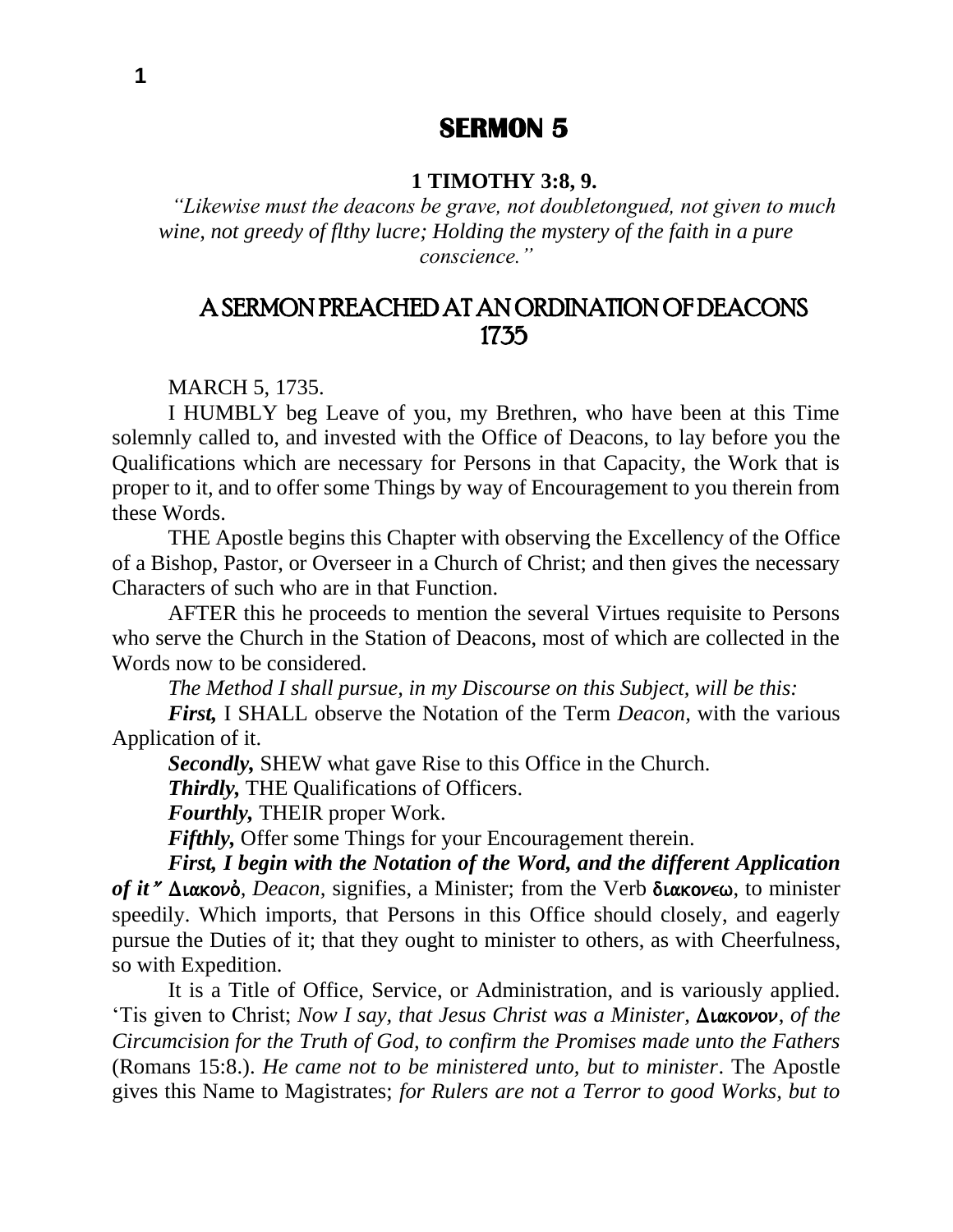*the evil*: *Wilt thou then not be afraid of the Power? Do that which is good, and thou shalt have Praise of the same; for he is the Minister, Διακονό, of God to thee for good* (Romans 13:4.). It is applied to Preachers of the Gospel; Who *then is* Paul, *and who is Apollos, but Ministers, Διακονοι, by whom ye believed, even as the Lord gave to every Man* (1 Corinthians 3:5.)? Every true Disciple and Worshipper of Christ hath this Title given to him; if *any Man serve me let him follow me, and where I am there shall also my Servant, Διακονό, be: If any Man serve me, him will my Father honor* (John 12.26.) The Apostle bestows this Character on *Phebe*; *I commend unto you* Phebe *our Sister, which is a Servant* Διακονον, a Deaconess, of *the Church which is at* Cenchrea. (Romans 16:1.). I am of Opinion, that there were Deaconesses in the primitive Churches, whose Business it was to visit the poor, afflicted, and aged Sisters, and to administer Relief to them; to acquaint the Church with their Necessities, and obtain Help for them. Persons chose to this Work were generally Widows, such who had been married, and behaved in that Station of Life with Chastity, Diligence, and Prudence, who are called *Widows indeed* (1 Timothy 5:3.). It was required that they should be Sixty Years of Age when appointed by the Church to attend on this Service; *let not a Widow be taken into the Number, under Threescore Years old, having been the Wife of one Man (Ver. 9.). The excellent and* learned ecclesiastical Historian Mr. *Bingham* speaking of them hath these Words: "There Is some mention made of them in Scripture, by which it appears, that their Office was as ancient as the apostolical Age; St. *Paul* calls *Phebe, a Servant of the Church at* Cenchrea, *Romans* 16:1. the original Word is  $\Delta$ *laxovo*, answerable to the *Latin* Word *Ministra*; which is the Name given them in *Pliny*'*s Epistle,* which speaks about the Christians. *Tertullian* and some others call them *Viduae,* Widows; and their Offce, *Viduatus*; because they were commonly chosen out of the Widows of the Church. For the same Reason *Epiphanius*, and the Council of *Laodicea,* call them II Presbotida *elderly Widows*; because none but such were ordinarily taken into this Office " Not but that Virgins were sometimes admitted to this Service, as he afterwards observes.

And Dr. *Cave* allows the same, whose Account of them is this: "Their Original was very early, and of equal standing with the Infancy of the Church; such was *Phebe* in the Church at *Cenchrea,* mentioned by St. *Paul*; *such* were those two Servant-Maids spoken of by *Pliny* in his Letters to the Emperor, whom he examined upon the Rack; such was the famous *Olympias* in the Church of *Constantinople,* not to mention any more particular Instances. They were either Widows, and then not to be taken into the Service of the Church, under Threescore Years of Age, according to St. *Paul*'*s* Direction, or else Virgins, who having been educated in order to it, and given Testimony of a chaste and sober Conversation, were set apart at Forty. What the proper Place and Ministry of these Deaconesses was in the ancient Church,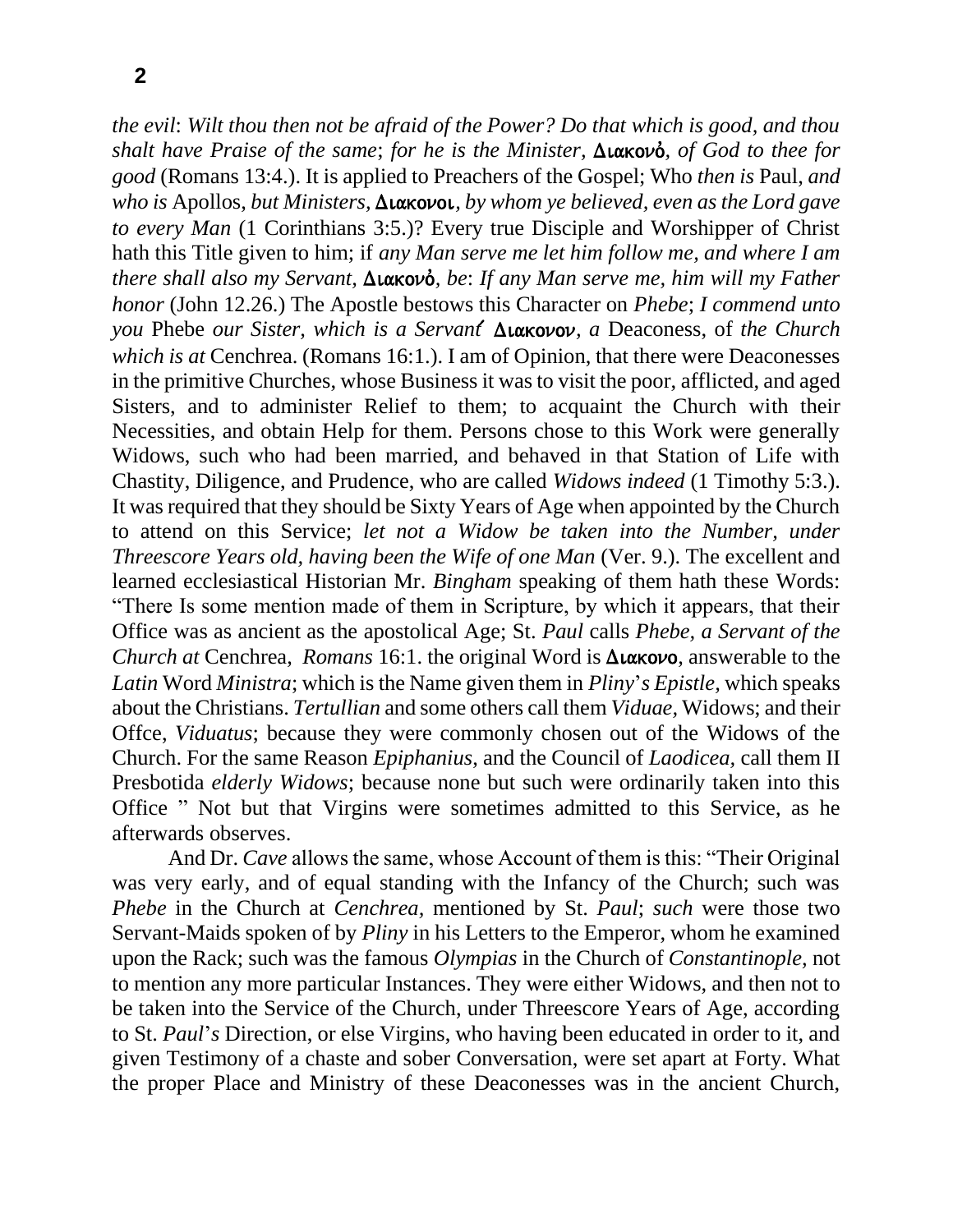though *Matthew Blasteres seem*s to render a little doubtful, yet certainly it principally consisted in such Offices as these; to attend upon the Women at times of public Worship, especially in the Administration of Baptism, that when they were to be divested, in order to their *Immersion,* they might overshadow them, so as nothing of Indecency and Uncomeliness might appear; sometimes they were employed in instructing the more rude and ignorant sort of Women in the plain and easy Principles of Christianity, and in preparing them for Baptism; other whiles in visiting and attending upon Women that were sick, in conveying Messages, Counsels, Consultations, Relief (especially in Times of Persecution, when it was dangerous for the Officers of the Church) to the Martyrs, and them that were in Prison.

And these Women, no doubt it was, that *Libanius* speaks of among the Christians, who were so very ready to be employed in these Offices of Humanity." To these Observations the Words of *Clemens Alexandrinus* agree; *We also know what Things* Paul *requires of Deaconesses in the first Epistle to* Timothy. It has been thought proper by some Congregations of late Years, to appoint faithful Women to such Service among them, as the Primitive Churches did; nor can I apprehend that anything is justly to be excepted against that Practice, since it appears to be apostolical.

THIS Name is especially given to the Stewards of the Church-Treasure, and those who take care of the Poor; which is one considerable Branch of their Work.

*Secondly, That which gave Rise to these Officers in the Church, was the great Increase of the Disciples through the Apostles preaching.* When the Number of Believers was small, the Apostles performed those good Offices which Persons in this Station are called to; but, upon a large Addition of Members to the Church, they were not able to attend on their Ministry, and continue to take care of the poor Saints. Now as they were peculiarly called to preach the Gospel, they judged it improper to engage in other Services, which would unavoidably interrupt them in that their special Business. And therefore, they proposed to the Church, to choose Persons who might be thought suitable for that Trust.

AN Account of which we have in these Words: *And in those Days, when the Number of the Disciples was multiplied, there arose a Murmuring of the* Grecians *against the* Hebrews, *because their Widows were neglected in the daily Ministration*. *Then the Twelve called the Multitude of the Disciples unto them, and said, It is not Reason that we should leave the Word of God and serve Tables*.

*Wherefore, Brethren, look ye out among yourselves Men of honest Report, full of the Holy Ghost and Wisdom, whom we may appoint over this Business*. *But we will give ourselves continually to Prayer, and to the Ministry of the Word*.

*Thirdly, The Qualifications necessary to this Office are many and great.*

**I.** Gravity is required in such as serve the Church in this Capacity; *likewise, must the Deacons be grave*. The original Word is semnov, which is sometimes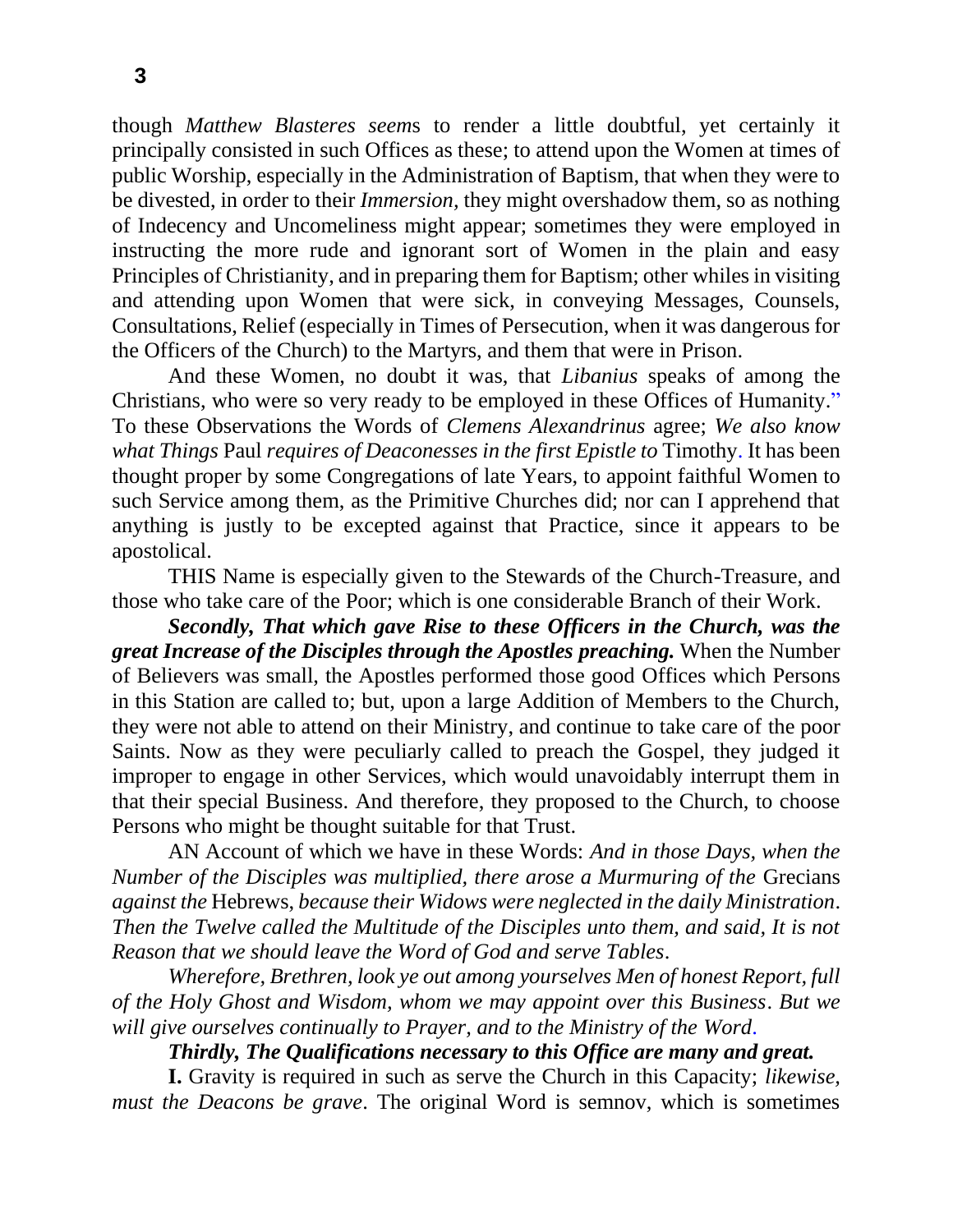translated, *honest*; as for Instance, *finally, Brethren*. *whatsoever Things are true, whatsoever Things are honest,* semna, *Philippians* 4:8. It is highly proper that Persons in this Office should be of *honest Report,* or Men of known Probity and strict Honor, because they are entrusted with the Church's Treasure, which ought to be faithfully expended in promoting those pious Views, for which it is contributed; no Part of it may lawfully be disposed of to serve other Purposes upon any Pretense whatever.

And therefore, in the Choice of Men to this Trust, regard is to be had to their Integrity and inviolable Justice.

Farther, the Word is used for Sobriety and Chastity; *even so must their Wives be grave,* semnav (1 Timothy 3:11.).; that is to say, sober, modest, and chaste. This is a very necessary Part of a Deacon's Character. Levity and Frothiness in Conversation is unbecoming all Professors of Religion, but especially such as are invested with Office-Power in a Church of Christ.

**II.** Freedom from Guile and Hypocrisy, which is intended by these Words, not *double tongued*, **διλογού**; the Word signifies one who, out of the same Mouth, breathes heat and cold , that is, contrary things. The Apostle hereby condemns feigned Expressions of Respect; the Heart and the Tongue ought to perfectly agree in our Profession of Friendship to others; we are commanded to love in Reality, *love not in Word and in Tongue, but in Deed and in Truth*.

This apostolical Exhortation is too little regarded by many, who are at sometimes very liberal in their Declarations of Value and Esteem, for such with whom they maintain a Correspondence; and yet, by Methods as ungenerous, as they are sly and designing, detract from their real Worth, and sink their deferred Reputation among Men; which Practice is a Shame to the Christian Religion. Those who are in the Office of Deacons, ought to be free from this abominable Vice: It becomes them, to shew all Tokens of Tenderness and Compassion to the Distressed, and to be as diligent in their Endeavors to relieve them, as they are forward to declare their Sympathy with them under their Troubles; in Imitation of their great Lord and Master, in whom there was *no Guile*. Is it not an intolerable Imposition upon the Afflicted and Low, to raise their Expectations of Assistance, by fair Speeches, and, notwithstanding, heighten their Distress by a willful Neglect of their Case?

**III.** Temperance is required in the Character of a Deacon; *not given to much Wine*. The moderate Use of any of the good Creatures of God, is allowable; Wine is as lawful to be drank as Water, provided it be not to excess. So much is implied in the Words of the Apostle; he doth not forbid drinking of Wine, but only a greedy and excessive Use of it: He advises *Timothy* to it, *drink no longer Water but a little Wine, for thy Stomach*'*s sake, and thine often Infirmities* (1 Timothy 5:13.). Our Lord, who was a perfect Pattern in all Virtues, did not deny himself the Use of this, as may be collected from what the *Pharisees* maliciously objected to him; *the Son*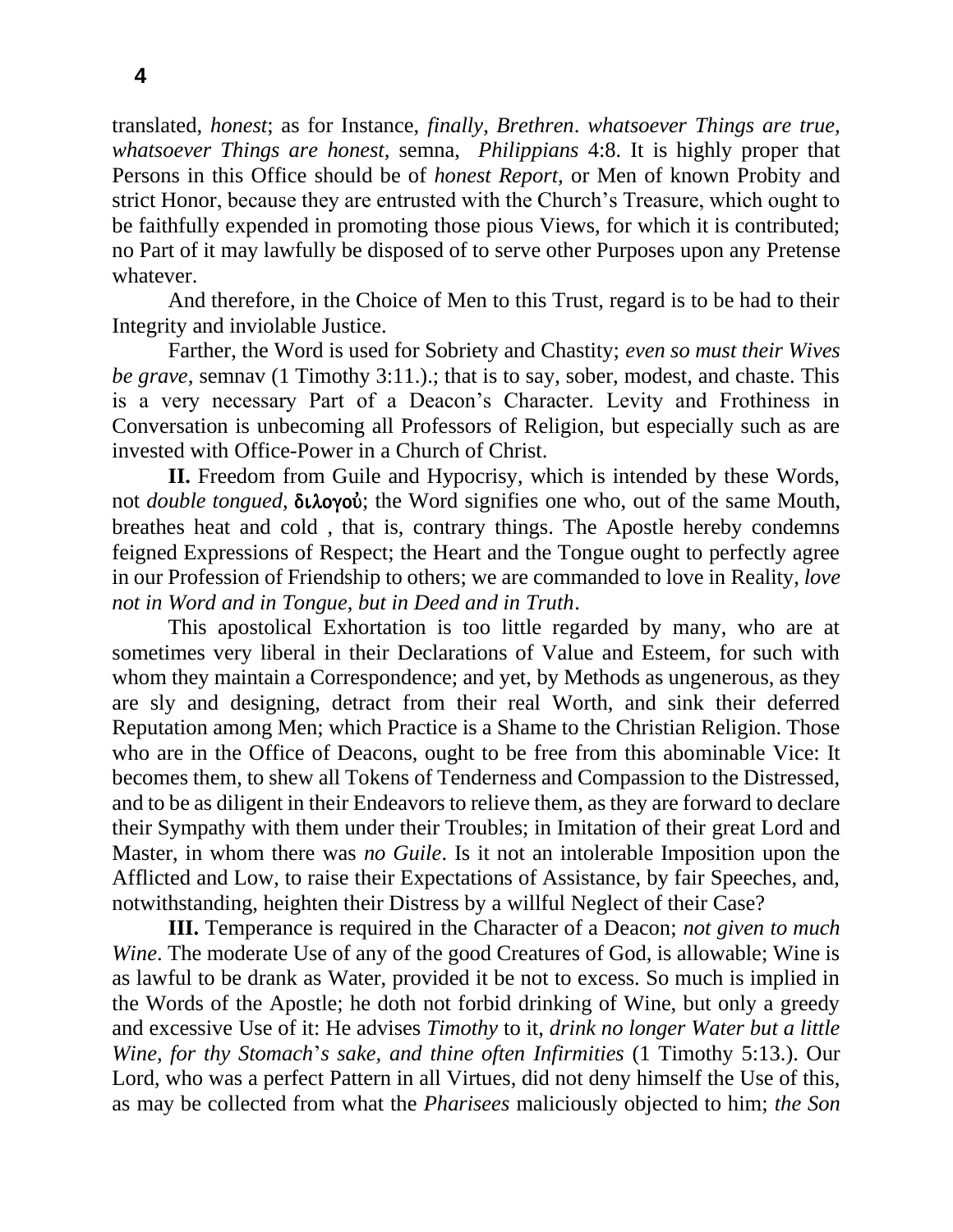*of Man is come eating and drinking, and ye say, Behold a gluttonous Man, and a Wine-bibber, a Friend of Publicans and Sinners* (Luke 7:34.) .

Immoderate and excessive drinking is absolutely unlawful, it is a *leading Vice*, and generally draws after it many great Evils; besides that, it is a shameful Abuse of the Bounty of Providence, and of the Person himself who is guilty thereof; and therefore all Professors of Religion ought to carefully avoid it, but particularly such as are invested with any Office in the Church of Christ.

**IV.** Persons in this Capacity should be clear of Avarice, *not covetous*.

THE same Qualification is necessary to a Bishop: The Apostle gives it as a Part of his Character,  $\mu$ η αχροκερδη (1 Timothy 5:3.), the same Word as is here used *not greedy of filthy Lucre*. It Is very requisite that Persons in this Function should not be of an avaricious Disposition; because that might prove a strong Temptation to them to desert their Service in the Church, it being seldom in their Power to provide for themselves and Families in such a manner as Men of Trade and secular Business are able to do; and they perhaps, not less capable of it, if they thought proper to devote themselves to it. A free and generous Temper is required in a Deacon, no less than in an Elder, for which there are special Reasons: These Officers are to receive the Collections of the Church, and dispose of them to those Ends for which they are made; therefore it is proper that they should excite the Members to true Generosity, by a liberal Contribution according to their Ability; for it is well known, that *Example* has a far greater Influence upon Men than *Precept*: Besides this, if they are backward in communicating of their Substance to pious Uses, it must be a Check upon them when called to stir up others to Works of Charity and Beneficence; and an exorbitant love of Money, may tempt them to act an unfaithful Part, in their Distributions of the Church's Treasure. From whence it is easy to collect, that covetous Persons are wholly unfit for this Office; and, that a Community is guilty of the greater Imprudence in the Choice of those who be so.

**V.** They ought to be such Persons as govern their Families well; *let the Deacons be the Husbands of one Wife, ruling their Children and their own Houses well* (1 Timothy 3:12.). In order to which, it is needful that they behave with Prudence, Sobriety and Caution, to be exemplary in real Virtue and Religion. It is the Duty of all Parents and Masters of Families, to instruct their Children and Servants in what manner to demean themselves, to sharply reprove them for Sin, and to cherish all Appearance of Concern about the eternal Welfare of their Souls; as a Connivance at an Evil in those under our Care and Government, necessarily involves us in Guilt, it will certainly occasion the Enemies of the Gospel to refect on our holy Profession. It is more especially the Duty of Officers in the Church of Christ, to discountenance all unlawful Actions, and to encourage undissembled Piety in those about them; the Man who neglects to maintain a due Decorum in his own, is a very improper Person to be entrusted with any Authority in God's House; for it is hardly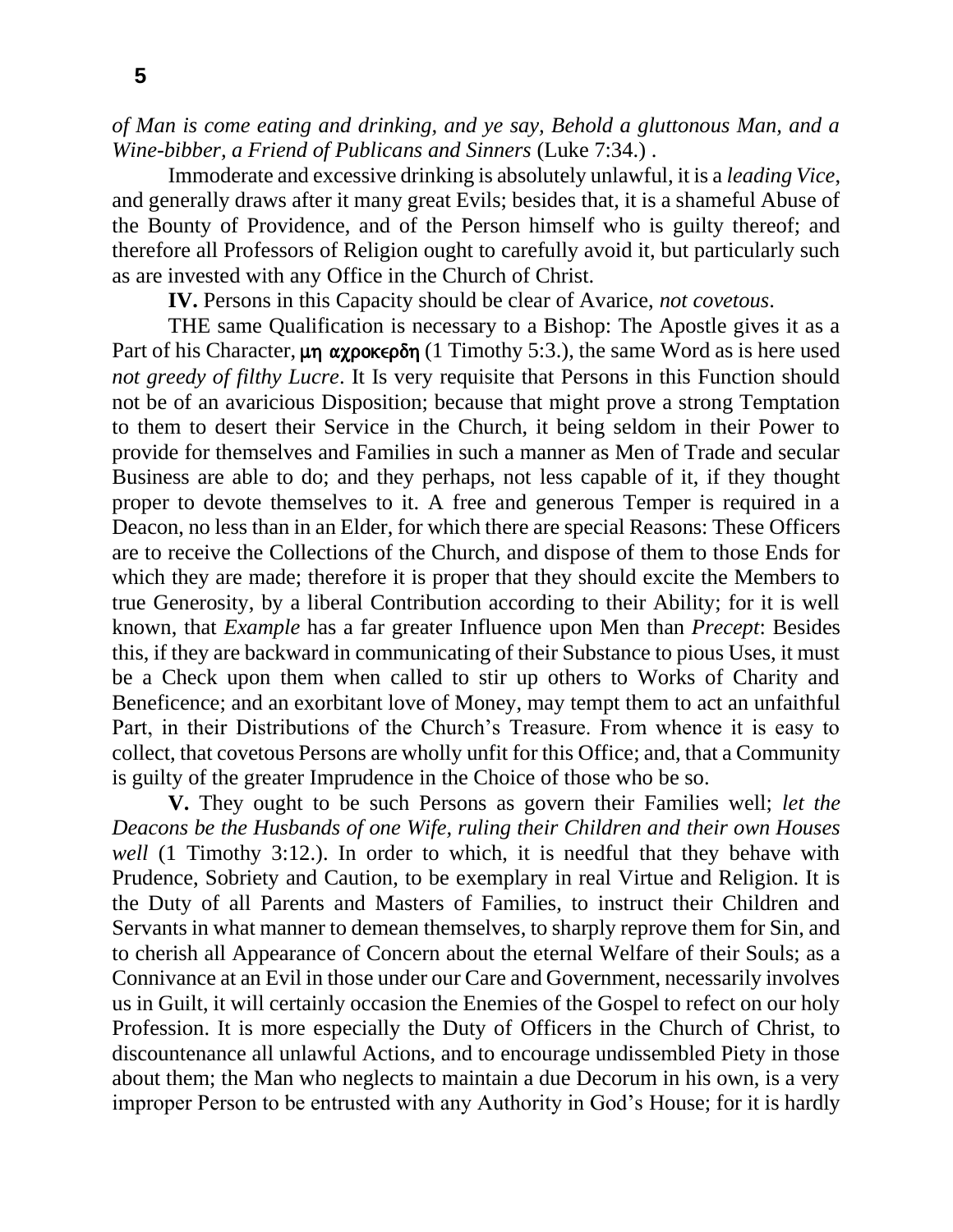to be supposed, that he who is negligent in exercising his Power over those that are under his immediate and constant Inspection, will be diligent and faithful in his Watch over such as are not so near to him.

And therefore, it must be allowed, that it is requisite Deacons should govern their Domestics well, and wisely.

**VI.** IT is necessary that these Officers should be Men of sound Principles, *holding the Mystery of Faith in a pure Conscience*. Here I shall inquire,

**1.** WHAT is intended by Faith?

**2.** WHAT a Mystery is?

**3.** OBSERVE that there are mysterious Doctrines in divine Revelation.

**4.** THAT these are to be embraced, and steadfastly held by the Deacons of the Church.

**5.** IN a pure Conscience.

#### **1. FAITH is taken in different Senses.**

**(1.)** IT is to be understood of a new and spiritual Principle wrought in the Saints by divine Power, which believes in and accepts of Christ as the alone Saviour of Sinners: Thus, in these Words; *by Grace are ye saved through Faith, and that not of your selves, it is the Gift of God* (Ephesians 1:8.). The Nature and Acting's of this Grace cannot be spiritually discerned by any but those who are the Subjects of it: All unregenerate Persons are unacquainted with this Grace, for it far exceeds the Reach of the unsanctified Understanding. It is held in a pure Conscience. The Exercise of this gracious Principle purges our Consciences, which are naturally defiled; *and put no Difference between us and them, purifying their Hearts by Faith* (Acts 15:9).

**(2.)** THE Gospel is sometimes designed by it: As for Instance, *Do we make void the Law through Faith, i.e.* the Gospel, *God forbid*; *yea, we establish the Law*  (Romans 3:31.). This is the Sense in which we are to take it here.

**2. A MYSTERY is something that is incomprehensible and inexplicable:** Some affix no other Idea to an evangelical Mystery than, that it is a Matter which has been secret and hid, and suppose, that upon a Discovery of it, we may be able to fully understand and account for it, they will not allow that its Nature is incomprehensible, but think, that it immediately ceases to be a Mystery, when once it is revealed. This is done with a manifest Design to subvert all such Notions or Principles contained in Revelation, which are not to be comprehended by Reason: But this is much too low a Sense of the Word, as it is applied to the Gospel in the inspired Writings. There are many Things of whose Existence in Nature we cannot possibly doubt, which are yet unaccountable, mysterious, and inexplicable; for the proof of which, we need not look any farther than our selves; the Constitution and Frame of human Nature is really so.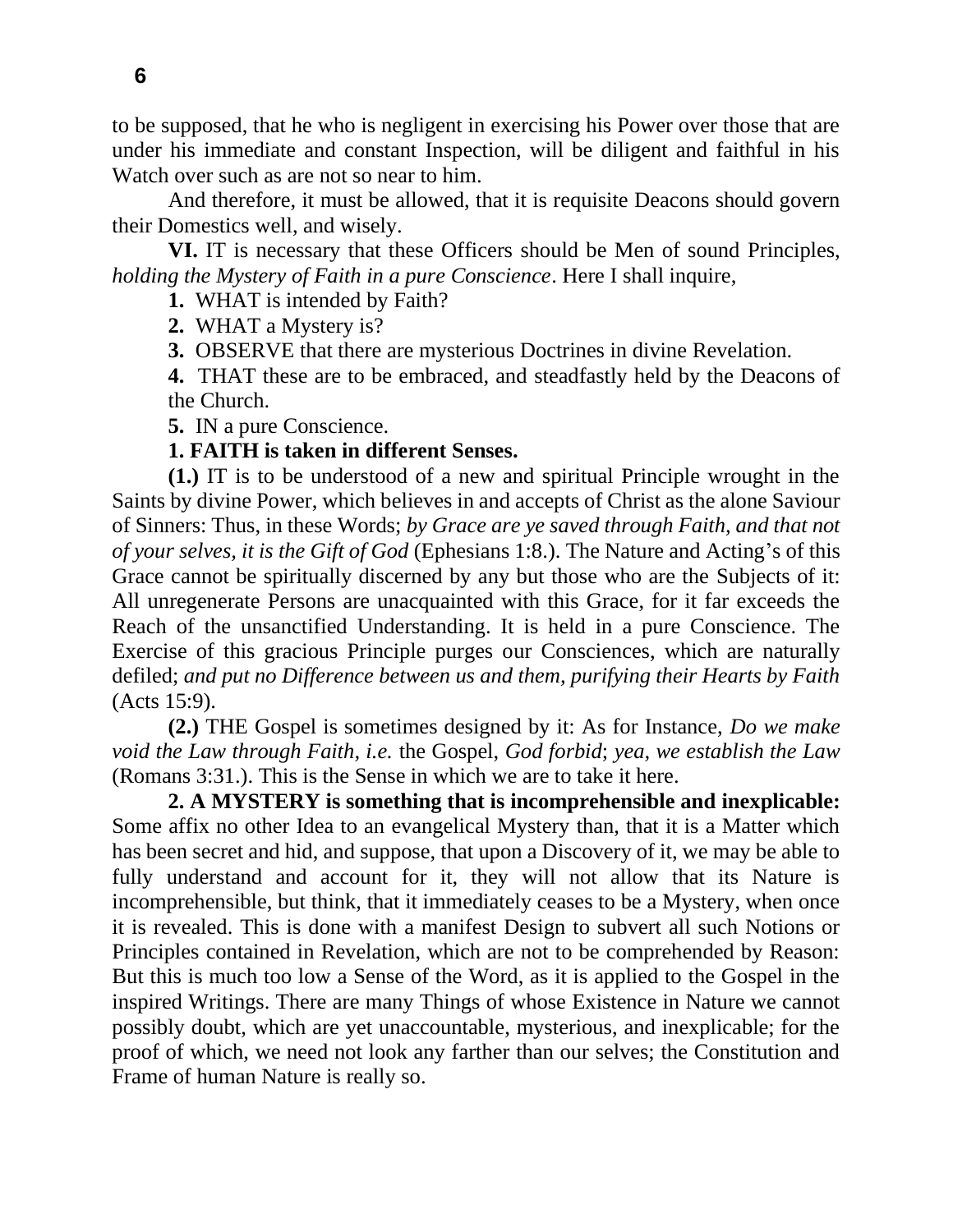LET such as object to any Doctrine (which is supposed to be a Branch of revealed Truth) because it is mysterious, and not capable of Demonstration by Reason, first acquaint us, how the Soul, which is Immaterial, is united to the Body, in Man? What are the *Bands* and *Ligaments* of that Union, which it is certain there is between these two Parts so very different in their Nature? How the Soul actuates and moves every Member of the Body at pleasure? How it is that the Mind becomes affected with the Indisposition of the Body, and that with the Disorder of the Soul? Which are Things as indisputable as they are inexplicable. I say, let those Persons, before they reject Mysteries in Revelation, clearly explain these things to us. If they decline this as a Task to which they are unequal; must they not grant that their own Make is a standing Evidence against their Incredulity in divine Things? which is cherished by this *vain Pretense,* that nothing is to be credited that is *incomprehensible*.

**3. THE Gospel is a Mystery, or Chain of Truths which far transcend our Reason.** We are so far from denying this, that it is our avowed Principle. In this Light it is constantly represented by 88the Apostle: Thus he speaks of it; *even the Mystery which hath been hid from Ages and Generations, but now is made manifest*  to his Saints, to whom God would make known, what are the Riches of the Glory of *this Mystery among the Gentiles*; *which is Christ in you, the Hope of Glory* (Colossians 1:26, 27.): And elsewhere; *but we speak the Wisdom of God in a Mystery, even the hidden Wisdom which God ordained before the World, to our Glory* (1 Corinthians 2:7.). The Revelation of the Scheme of Salvation by a crucified Jesus, is in it fell a Mystery; it doth not bear this Name merely because it was eternally hid in the divine Mind where it was formed: If all sacred Truths were reducible to the Reason of Man, it might be justly expected that Persons of superior Understandings would most readily embrace them, and give the best Account of them; whereas the contrary of that is true. Hence are those Words of the Apostle; *but*  the natural Man ψυχικό ανθρωπό, the Man of *Soul* (1Corinthians 2:14.), *i.e.* a Person furnished with the utmost strength of Reason, *receiveth not the Things of the Spirit g God*; *they are Foolishness to him, neither can he know them, because they are Spiritually discerned*. Which, in my Opinion, is a sufficient Proof, that the Things of God are far above the Reach of the most improved Understanding, and greatest Genius; and discovers the great *Vanity* of those who plead the Sentiments of *polite*  Persons, in their Favor. Doctrines of the greatest importance are very mysterious and incomprehensible, among which are these:

**(1.)** THE Doctrine of the Trinity, or the proper Deity and distinct Personality of Father, Son, and Holy Ghost. Concerning the Divinity and Personality of the Father, there is no dispute; and I apprehend, that if the scriptural Account of the Deity of the Son were diligently, and with due Humility attended to, no Objections would ever be advanced against it; because it is as expressly asserted in the sacred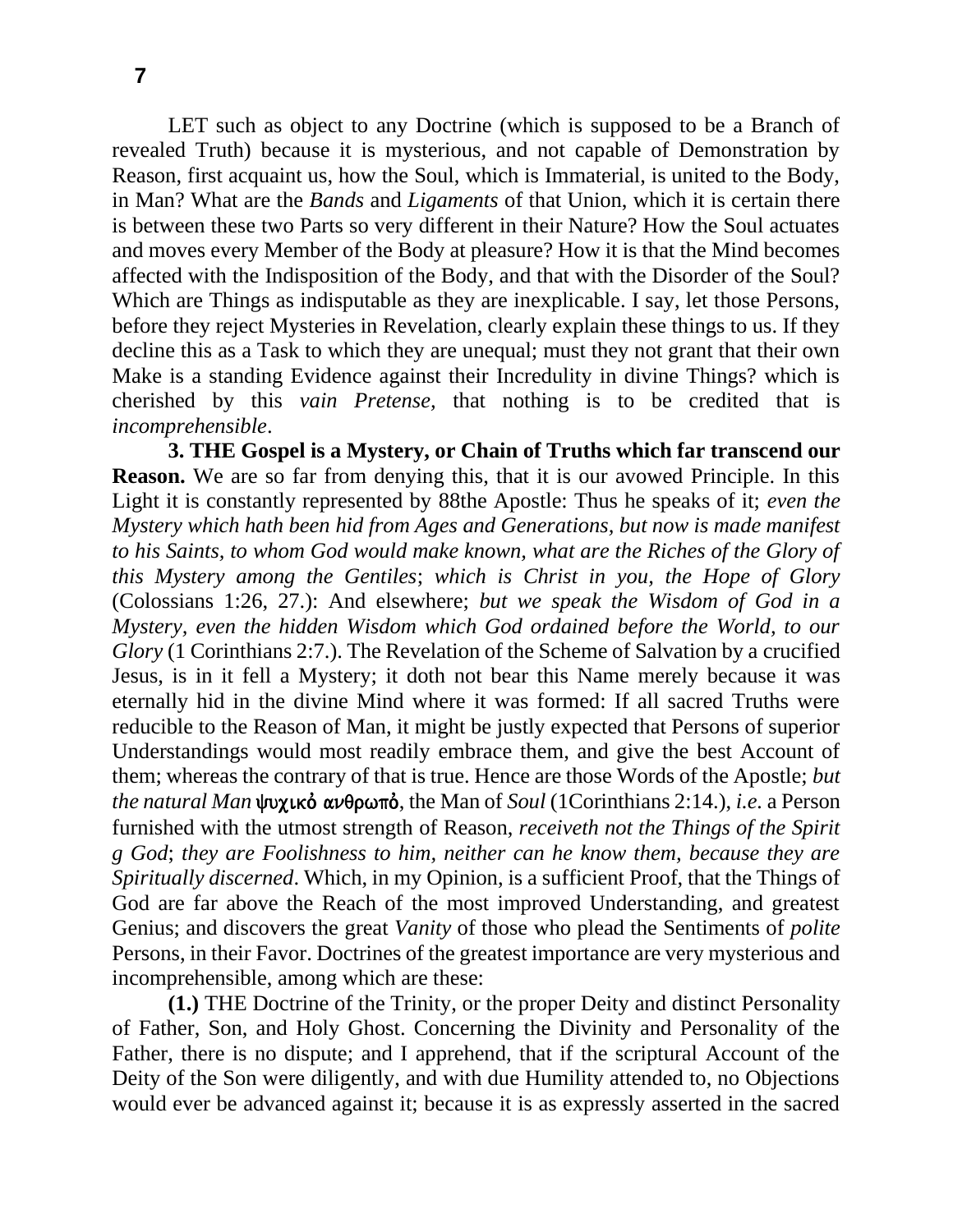Oracles as any Truth therein contained; It; *the Beginning was the Word, and the Word was with God, and the Word was God* (John 1:1.). The Works performed by Christ, the Perfections which reside in him, and the religious Worship, which is given to him distinctly from the Father, clearly evince his proper Deity. And since the same Attributes are laid to be in the Holy Spirit, as are in the Father and Son, and the same humble Worship is to be paid to him, as distinct from them both, we have no just Reason to doubt of his real Divinity and distinct Personality. This Doctrine is a great Mystery; but because we cannot explain how it is consistent with the Unity of the divine Essence, will it be safe or prudent for us to refuse Credit to the clearest Evidence for it in the Word of God? Surely, No.

**(2.)** THE Union of the divine and human Nature in the Person of the Mediator, is a glorious Truth, and as great a Mystery; *the Word was made Flesh and dwelt among us, we beheld his Glory as of the only begotten of the Father, full of Grace and Truth* (John 1:14.). The Man Christ Jesus subsists in God, and God resides in him, in a manner not to be explained or conceived of by us; *in him dwelleth all the Fulness of the Godhead bodily* (Colossians 2:9.). The Apostle pronounces this a great Mystery; *great is the Mystery of Godliness, God manifest in the Flesh*. Let it be observed, that the Thing itself is so; which is more than some seem willing to allow, who suppose that a Mystery in Scripture, only intends something which has lain hid and reefer, and that there is nothing mysterious or inexplicable in its Nature. As for those who grant that the Union of Christ with God, is ineffable and inconceivable, they have the less reason to object to the Doctrine of the Trinity; because that cannot be accounted for and explained by us. Upon the same Reasoning they may as well deny the Union of Christ with God, as his proper Deity, and distinct Personality from the Father; which they would do well to consider.

**(3.)** THE whole of Salvation by Christ crucified, is a Mystery: The Imputation of our Sins to him, the Infliction of the Punishment due to us upon him, and our Discharge from Guilt on account thereof, the Justification of our Persons by his Obedience, are precious Truths, but very wonderful and mysterious; natural Men, tho' ever so much improved in Knowledge, esteem them irrational and unintelligible Notions. Thus the Apostle acquaints us, that the Cross of Christ, or the Doctrine of Redemption by his Blood, was treated with Contempt by the wise and learned; *we preach Christ crucified, to the* Jews *a Stumbling-block, and unto the* Greeks *foolishness* (1Corinthians 2:23.). Reason concludes, that a Charge of Guilt to an innocent Person, and punishing of him as if he was the real Offender, is an unaccountable Method by which the Criminal is to be discharged, and wholly freed from an Imputation of Offence. Nor doth it determine more in Favor of accounting the Righteousness of one perfectly holy, to sinful Men, and acting towards them as righteous therein. There are Mysteries not to be understood without divine Illumination; the Knowledge of them is a free Gift, and he is a happy Person who is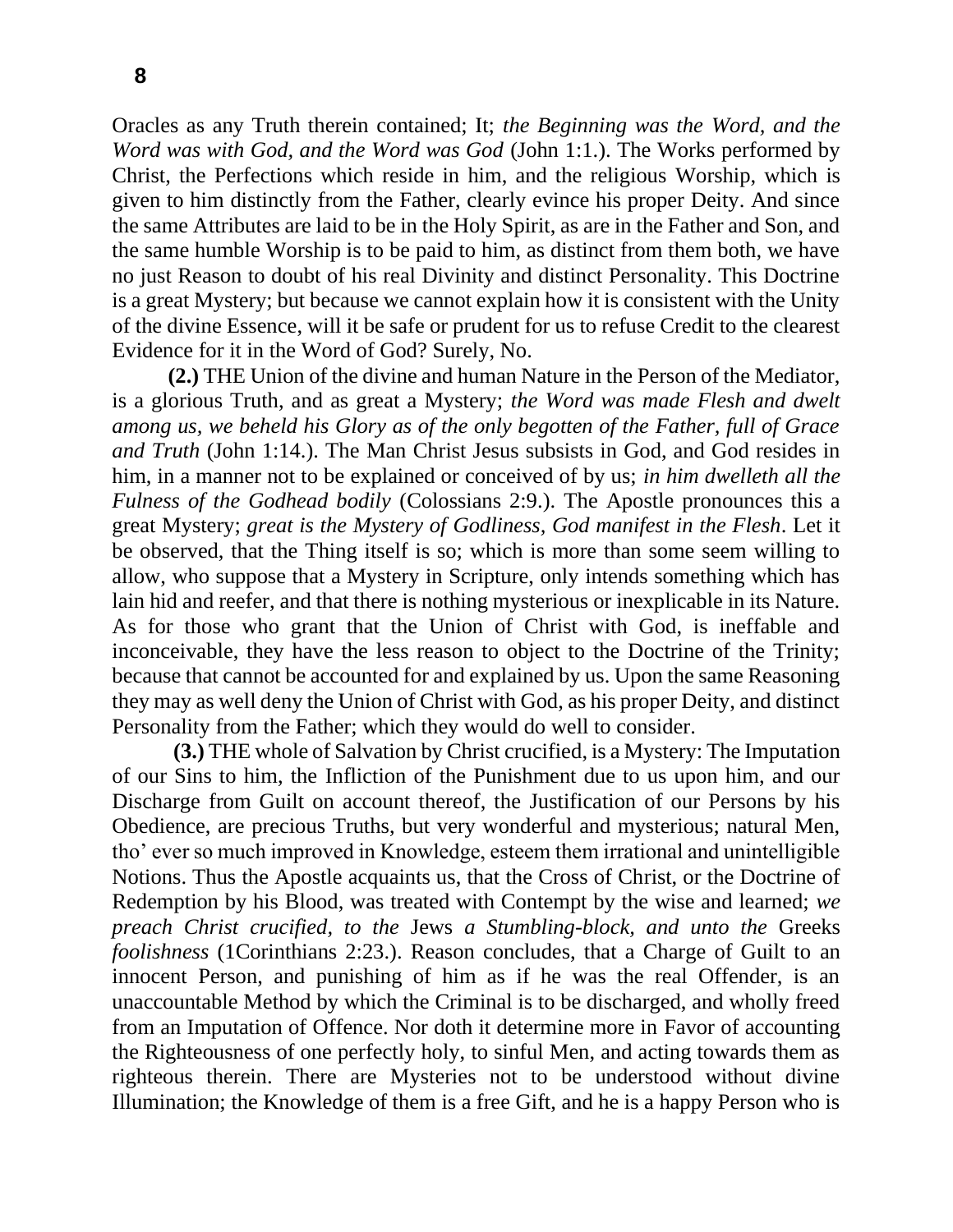enabled to spiritually discern and embrace them. In these Doctrines he clearly fees divine Wisdom and Goodness are most eminently displayed; to him Christ as crucified is the *Power of God, and the Wisdom of God*.

**(4.)** THE Doctrine of the Resurrection is a great Mystery. The Body of Man is composed of Dust, to that it returns at Death, and is changed into numerous Forms; how far those Particles of Matter 90which once made up the Body of a Man may be separated, or with what a Multitude of other Bodies they may be mixed, none can tell.

And therefore, if Reason is consulted in this Article of Faith, 'tis no wonder if it be thought an incredible thing. It is only a strict regard to the infinite Knowledge and Power of God, that will bring Men over to the Belief of it, the Difficulties which attend it to human View, are too many and great. And yet this is a fundamental Doctrine, and necessary to be believed, as is most clearly asserted by the Apostle; *if there be no Resurrection of the Dead, then Christ is not risen, and if Christ be not risen, then is our preaching vain, and your Faith also is vain*. (1 Corinthians 15:13, 14.).

**(5.)** THE Change which will pass upon the Saints who shall remain, and be alive at the second Coming of Christ, is a *Mystery*; *Behold, I shew you a Mystery, we shall not all sleep, i.e.* die; *but we shall be changed in a Moment, in the twinkling of an Eye, at the last Trump (for the Trumpet shall sound) and the Dead shall be raised incorruptible, and we shall be changed* (1 Corinthians 15:51, 52.). I apprehend the Secrecy of this Matter, before this Revelation of it, is not the only Reason why the Apostle calls it a Mystery; for if so, it must be concluded, that there is nothing wonderful and mysterious in the Thing It fell, which no Person, as I conceive, can imagine; for if our present Frame be considered as mortal, and naturally tending to Corruption and Death, we shall see evident Cause to allow it is exceeding wonderful that all shall not die: As it is impossible Corruption should inherit Incorruption, it is absolutely necessary that our corrupt Bodies should be freed from those Qualities which now attend them. But then, how can we apprehend this will be done without our dying, and being reduced to Dust as others are, especially that this surprising Change should be wrought in a Manner so sudden as the Apostle declares it will be. Certainly, there is not any, taking the Thing in this View, but will readily grant it to be a great Mystery.

**4. IT is necessary that Deacons should embrace, and steadfastly hold these heavenly Truths.** Every Officer in a Christian Community, we may reasonably suppose, has some particular Interest in, and Influence upon the Members; and therefore may, with the more care, bring them over to his Opinion; consequently it is very proper that his Sentiments should be just, and, in all things of *importance,* agreeable to divine Revelation; if not, what less than the Spread of Error can be expected from him? Hence there is special Reason why these Officers should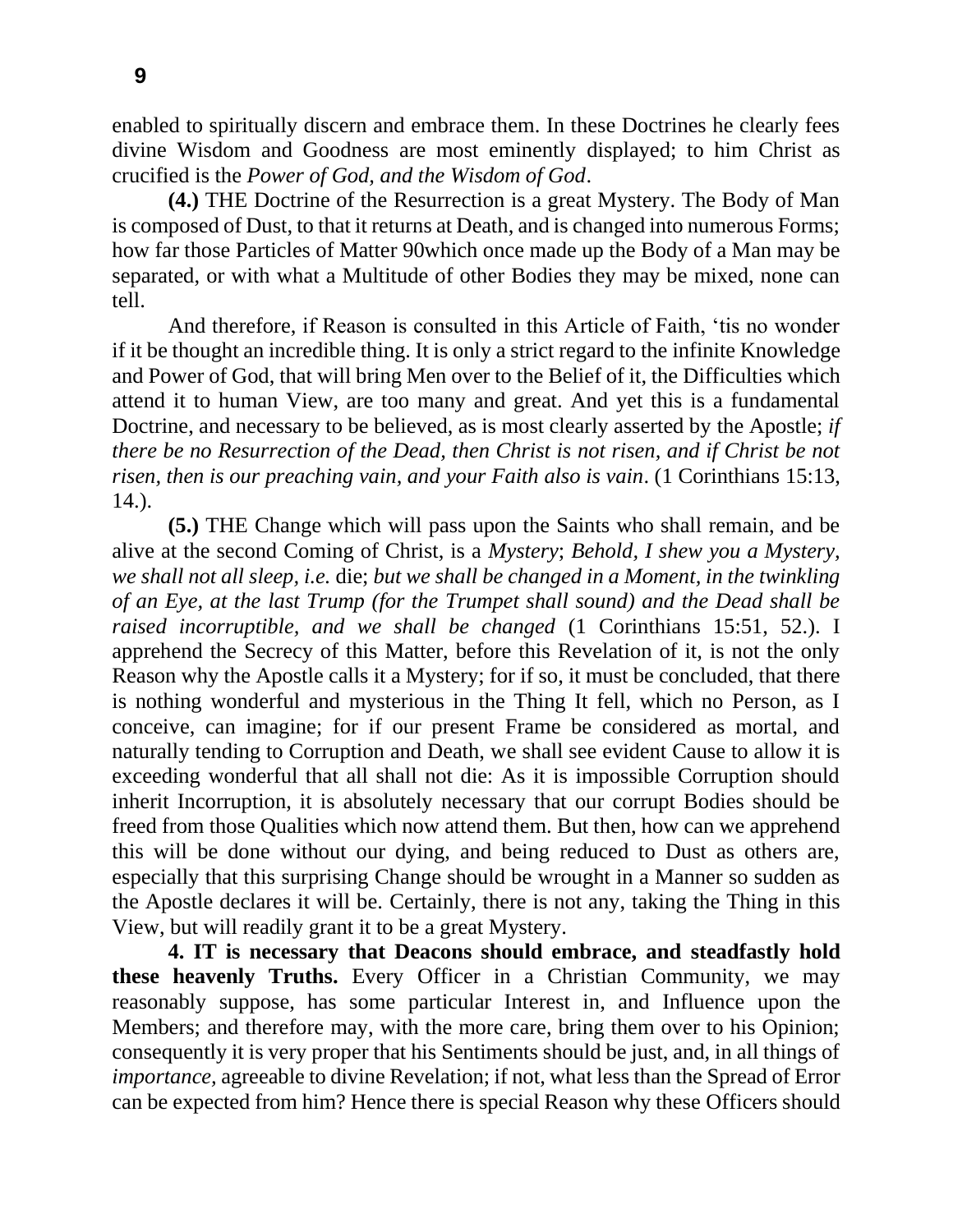hold the *Mystery of Faith*. All the Saints are called upon to *contend earnestly for the Faith once delivered* to them; such as are chosen to Office, are more especially under Obligation to propagate and defend evangelical Doctrines, *the* 91*Form of sound Words* ought to be held fast by them, and not departed from upon any Score whatever.

THEY ought to hold the *Mystery of Faith in a pure Conscience,* the Word is sundhsiv*,* which is sometimes put for the whole Heart, Soul and Spirit, working inwardly upon it fell by way of Refection; *and herein do I exercise myself to have always a Conscience void of Offence toward God, and toward Men* (Acts 24:16.); that is to say, a Heart clear from Guilt upon a most serious Refection on my Conduct The Heart of every Man is naturally polluted, and the Conscience is defiled by Sin contracted, and cannot be pure but as sanctified by the Grace of God, and cleansed by the Blood of Christ; therefore these Doctrines are to be embraced and held with the Heart, as made holy by the Operations of God's Spirit upon it. The Head is not the Seat of evangelical Truths when they are received in a spiritual Manner, but the Soul, the Heart, and Mind. Persons who have thus believed them, will never be prevailed upon to part with them, either thro' the Flattery of pretended Friends, or the ill Treatment of avowed Enemies.

### *Fourthly, The Business of Deacons is to serve Tables (Chap. 6:2, 3.); that is to say, those which are to be furnished by the Church.*

**1st.** The Table of the Lord. Christ hath instituted a solemn Ordinance, by which his People commemorate his Sufferings and Death; of which Institution the Apostle gives this Account, *for I have received of the Lord that which also I delivered unto you, that the Lord Jesus, the same Night in which he was betrayed, took Bread*: *And when he had given Thanks he brake it, and said, Take, eat*; *this is My Body, which is broken for you*; *this do in Remembrance of me*. *After the same manner also he took the Cup, when he had supped, saying, This Cup is the new Testament in my Blood*; *this do ye in remembrance of me*. *For as often as ye eat this Bread, and drink this Cup, ye do shew the Lord*'*s Death till he come* (2 Corinthians 11:23, 24, 25, 26.). The great Care, Wisdom, and Love of Christ, appear in this Appointment; his evident Design therein, is the Consolation of the Saints; it is, that their Faith may be strengthened in his Favor to them; and that they may increase in an Abhorrence of Sin, which was the Cause of his Passion and Death.

The Deacons are to provide everything necessary for the Celebration of this Institution, but not at their own private Expense, for that is the common Concern of the Community; therefore nothing more is to be expected from them in this Particular, than to furnish the Table, and acquaint the Church with the Charge, and bear their Part in defraying of it. These Officers are also to communicate the Bread and Wine to the several Members of the Society.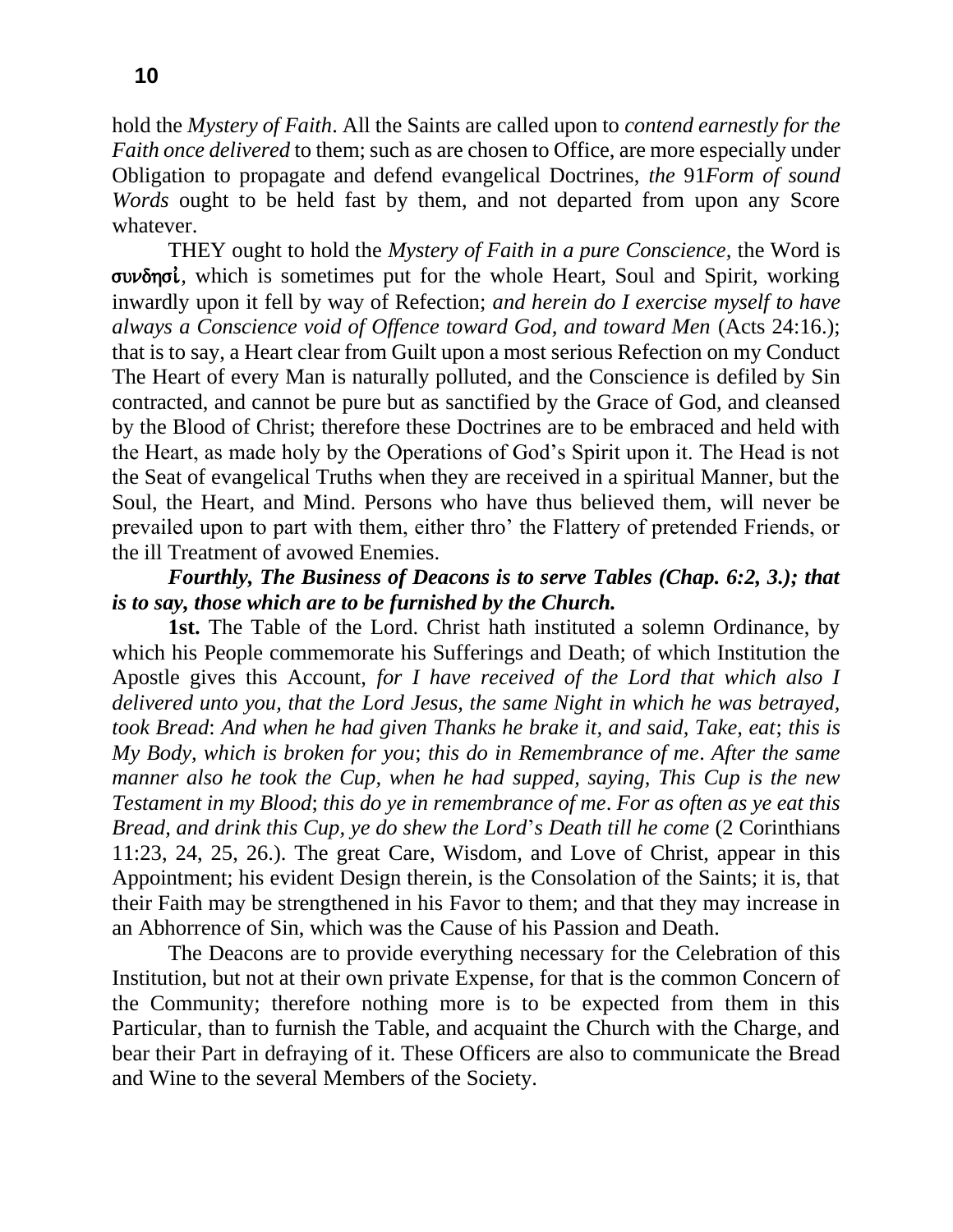**2ndly.** It is a Branch of their Work to relieve the Poor out of the Church's Stock raised for that Purpose. The Saints are commanded to shew Tenderness and Compassion to the Afflicted and Low, it is the Will of God that they should assist the Necessitous, that is an acceptable Service to him; *to do good and communicate forget not, for with such Sacrifices God is well pleased* (Hebrews 8:16.) This is a Duty not only incumbent on those who abound in Riches, tho' a *larger* Contribution is justly to be expected from them; because *much* is required of such *to whom much is given*: But Persons of a lower Rank are under Obligation to perform Acts of Charity, even those who live by, the *Labor* of their *Hands*; *let him that stole steal no more, but rather let him labor, working with his Hands the thing that is good, that he may have to give to him that needeth* (Ephesians 4:20.). A warm Affection to Christ, sincere Love to the Saints as *his Members,* and a true Sense of divine Bounty towards us, will certainly prevail with us to cheerfully, and without grudging, practice this Beneficence. It is the Deacon's Business to receive the Collections made by the Church, and assist such therewith whose Circumstances call for help; and therefore, that the Community may be put to no unnecessary Charge, it is proper that these Officers should visit the Members who apply for Assistance, and examine whether it is needful, or if their Poverty arises from Profuseness and Indolence, which, if they find upon Examination, they must reprove these Persons and exhort them to Frugality and Diligence, that the Church may not be burdened with the Cases of such: Besides, visiting the poor Members is necessary on another Account; *viz*. that none may suffer by their too great Modesty, which will not allow them to ask for that Assistance which they really want; some such Persons these are, tho' perhaps their Number is not equal to that of those who are guilty of the other Extreme: Again; it may encourage the Indigent and Afflicted, to be visited by their Brethren. If any shall think, that Deacons are not obliged to this by Virtue of their Office, I apprehend they are greatly mistaken. Whatever is given to the Poor, it ought to be with Pity, and sweetness of Disposition; not with sharp and unkind Words, because the Grief occasioned by rough Language, may far exceed the Service done them by what is communicated to them; and then also let it be considered, that the Lord *loveth a cheerful Giver*.

**3rdly.** Another Part of their Business is to take care of the Minister's Table. It is very evident, that a Minister of the Gospel ought to be provided for by those who enjoy the Benefit of his Ministrations; *let him that is taught in the Word communicate to him that teacheth in all good Things* (Galatians 6:6.). The temporal Assistance which a diligent Preacher of the divine Word receives 93from those who attend upon his Ministry, is not to be compared with the Advantage of his Instructions, as is observed by the Apostle, treating on this Argument; *if we have sown unto you spiritual things, is it a great thing if we shall reap your carnal things* (1 Corinthians 9:11.). It belongs to the Deacons to consider, whether the Elder of the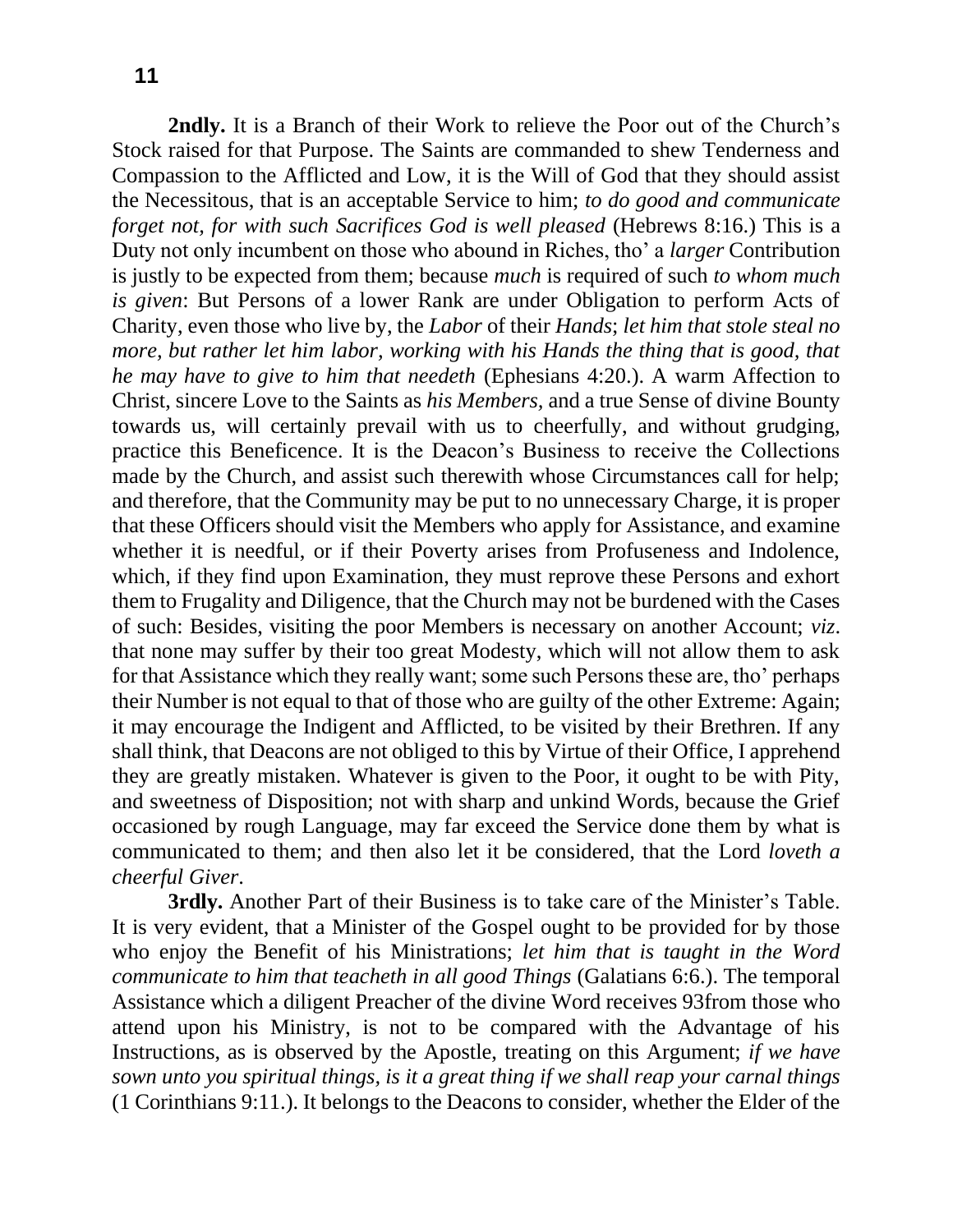Church is agreeably furnished with the Accommodations of Life, and if he is not, to recommend the Consideration of his strait Circumstances to the Members, in order to obtain a more liberal Contribution from them, that he may not be pressed with Difficulties; which, in no *small Degree* will *incommode* him for the *Discharge* of his *important Service*. And if there be any of the Society that either wholly neglect to bear a Part in the Minister's Support, or do not contribute to it according to their Ability, they ought to reprove such, and exhort them to a faithful Performance of their Duty in this so just and reasonable a Thing.

IT must be confessed, that some considerable *Difficulties* will attend a *strict*  and *religious Regard* to the Duties proper to this Office, and therefore that you, my Brethren, who have been now invested therewith, may not conclude that you have undertook a Trust to which you shall prove unequal. I proceed,

#### *Fifthly, To offer a few Things for your Encouragement in this Undertaking.*

**1.** The Service to which you are called is Christ's; his Interest, and the Good of his People are concerned in this Matter. That being duly considered, will be sufficient of itself to inspire you with Courage, and raise you above all the Troubles which you are apprehensive will necessarily attend the Execution of your Office. We are all under infinite Obligations to him; how great were the Sufferings to which he freely submitted upon our Account! What a Variety of precious Benefits do we receive from him! our Deliverance from eternal Ruin cost him his Life. A vast Treasure of Grace he expends upon his People to meeten them for Heaven, and will eternally communicate to them, to complete their Happiness there. Therefore, what Work (wherein his Honor is interested) shall we esteem too arduous for us to undertake, or what Difficulties too great to encounter with? so we may but be instrumental in advancing the Cause of one to whom we are thus highly obliged. If these Things have their proper weight upon our Minds, we shall think *his Yoke is easy and his Burden is light* (Matthew 11:30.).

**2.** He that has called you will certainly assist you in his Service, and therefore you have no reason to be discouraged: Christ, the Head of the Church, has a fulness of Grace in his Hands; which is abundantly more than equal to the Wants of his Servants and Members.

Whatever Exercises he brings upon his People, he is able and determined to afford them suitable Support; *as their Days are, their Strength* s*hall be*  (Deuteronomy 33:25.). And whenever he directs any in his Providence to engage in his sacred Work, he furnishes them for it.

I am apprehensive, my Brethren, that your Minds may be struck with some Concern, by hearing the Qualifications that are necessary for Persons who undertake this Office and the Duties proper to it, as being conscious of your own Inability. But consider that your Lord is able to communicate every needful Virtue, and to carry you through those Difficulties which appear to you insuperable; *his Grace is*